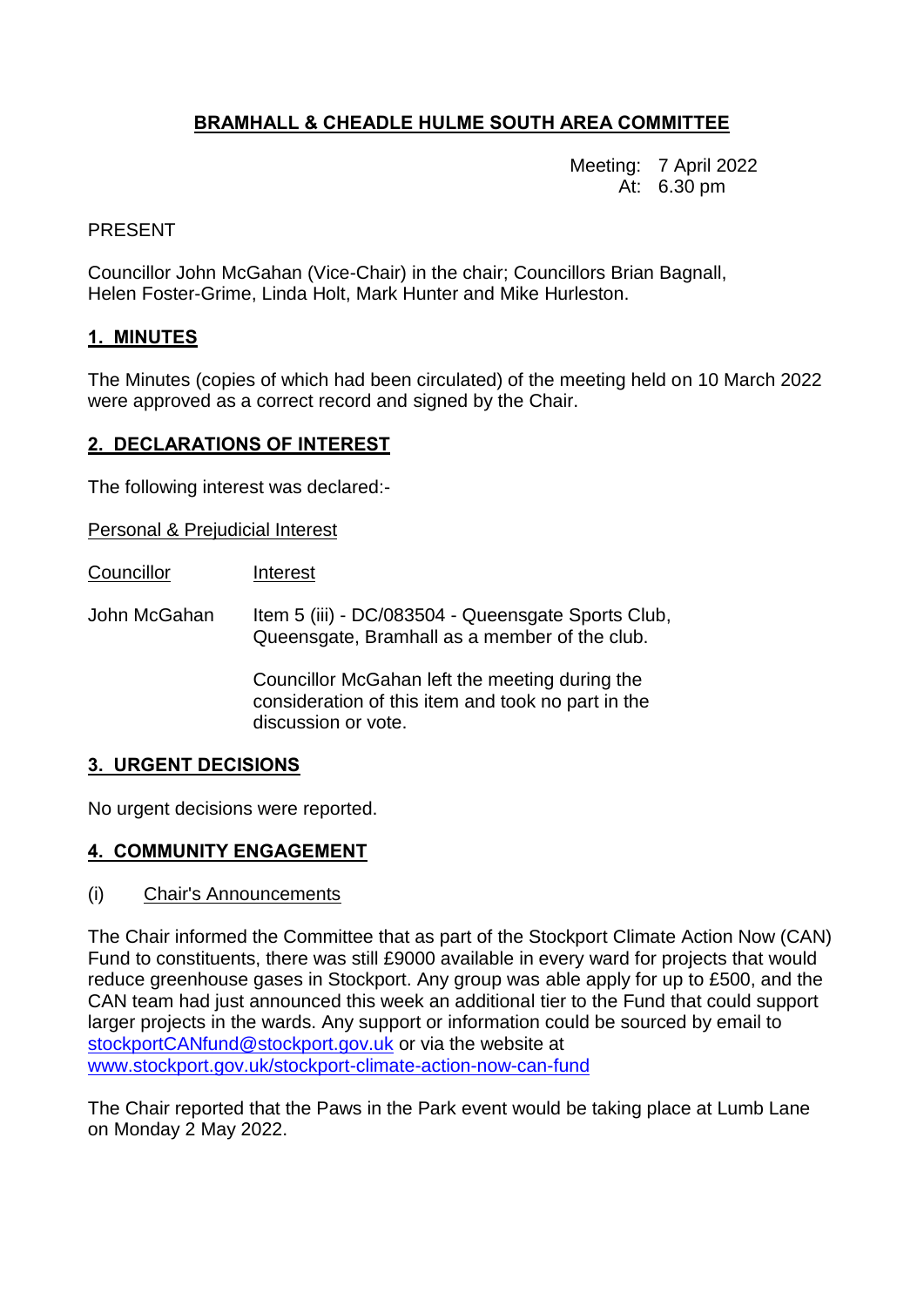## (ii) Petitions

One petition was submitted on behalf of the residents of Maple Road and Lumb Lane, signed by 35 signatories, calling on the Council to investigate the traffic and speeding concerns of residents relating to Maple Road and Lumb Lane caused by those using the side street as a bypass and provide a solution to reduce the risk for regular road users, pedestrians and children.

RESOLVED – That the petition be referred to Traffic Services for investigation.

#### (iii) Public Question Time

No public questions were submitted.

#### (iv) Open Forum

A representative of the Strategic Head of Service (Legal & Democratic Governance and Monitoring Officer) reported that no organisations had indicated that they wished to address the Area Committee as part of the Open Forum arrangements.

## (v) Ward Flexibility Funding - Bramhall in Bloom

A representative of the Strategic Head of Service (Legal & Democratic Governance and Monitoring Officer) submitted an application received on behalf of Bramhall in Bloom for a grant of £600 (£500 from Bramhall South & Woodford and £100 from Bramhall North wards allocation) towards the cost of hiring hanging baskets planted with various brightly coloured plants in addition to maintaining the plots and containers.

The following comments were made:-

- Noted that whilst it was unfortunate that the applicant was unable to attend on this occasion, the Committee had met the group on numerous occasions and felt it was worthwhile to consider the application.
- Thanked the group and volunteers for the work that they do.
- Welcomed the introduction of additional hanging baskets and plants to improve the aesthetic of the village.
- Encouraged any residents interested in volunteering to contact the group for more information.

RESOLVED – That approval be given to an application from Bramhall in Bloom for a grant of £750 from the Ward Flexibility Budget (£500 from Bramhall South & Woodford and £250 from Bramhall North ward allocations) towards the cost of hiring hanging baskets planted with various brightly coloured plants in addition to maintaining the plots and containers.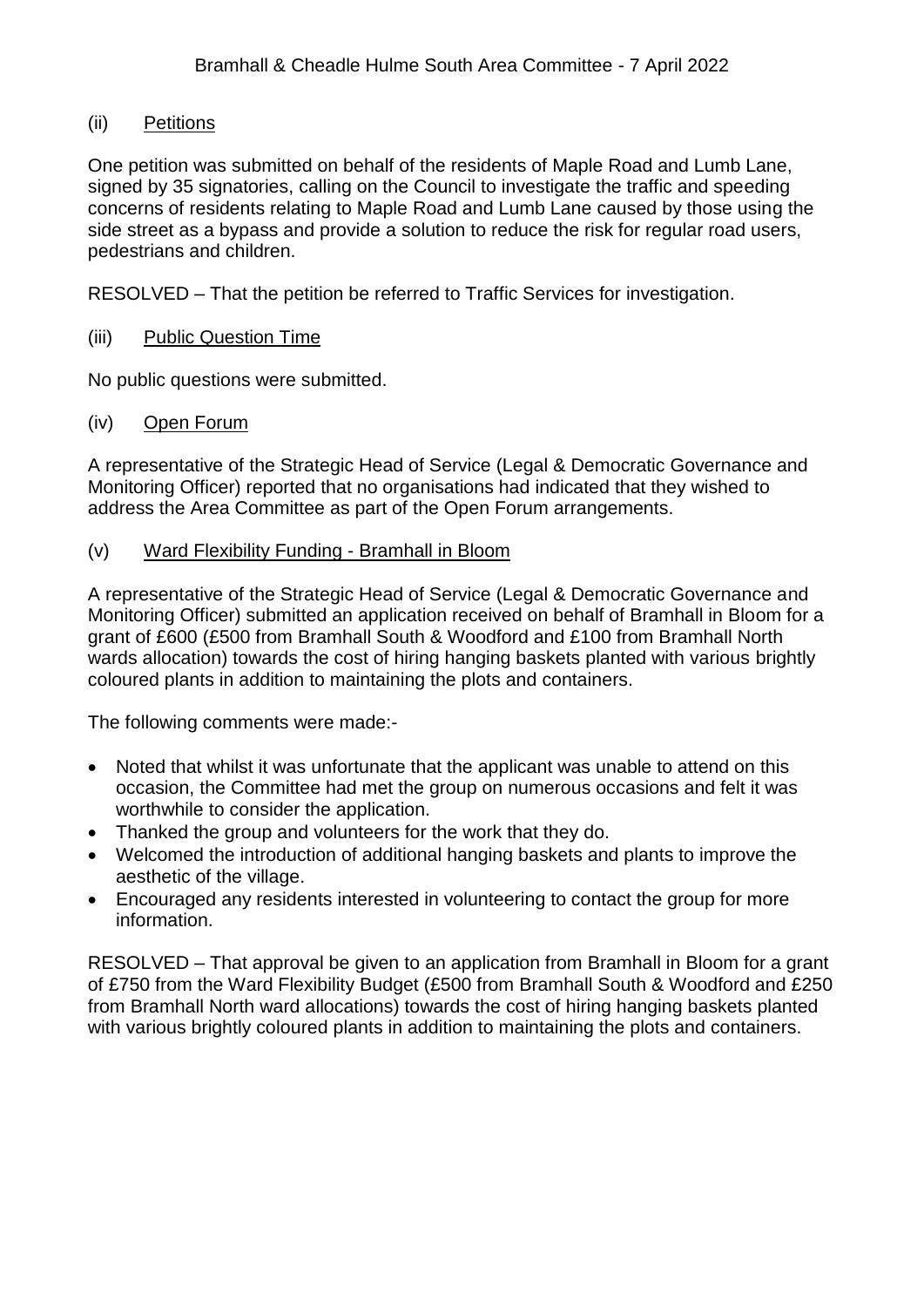# **5. DEVELOPMENT APPLICATIONS**

#### (i) DC082748 - 168 Ack Lane East, Bramhall

In respect of plan no. DC082748 for a Minor Material Amendment under S73 of the Town and Country Planning Act 1990 to vary condition 1 of DC068779 to facilitate the retention of the development as constructed at 168 Ack Lane East, Bramhall,

a representative of the applicant spoke in support of the application.

It was then

RESOLVED – That planning permission be refused.

#### (ii) DC083293 - 16 Syddal Road, Bramhall

In respect of plan no. DC083293 for the erection of single storey side and rear extension, demolition of existing outbuilding, first floor rear extension, replacement windows, remodelled porch and new driveway/landscaping at 16 Syddal Road, Bramhall,

the applicant spoke in support of the application.

It was then

RESOLVED – That planning permission be granted.

Councillor Mike Hurleston in the Chair

#### (iii) DC083504 - Queensgate Sports Club, Queensgate, Bramhall

In respect of plan no. DC083504 for the installation of 4 no. 8.42m high lighting columns at Queensgate Sports Club, Queensgate, Bramhall,

a representative of the applicant spoke in support of the application.

It was then

RESOLVED – That planning permission be granted.

#### Councillor John McGahan (Vice Chair) in the Chair

(iv) DC083939 - Fabrick, Warren Road, Cheadle Hulme

In respect of plan no. DC083939 for the erection of a block of apartments comprising nine 2-bed flats, with associated landscaping, car parking, bin & cycle store at Fabrick, Warren Road, Cheadle Hulme,

a representative of the applicant spoke in support of the application.

It was then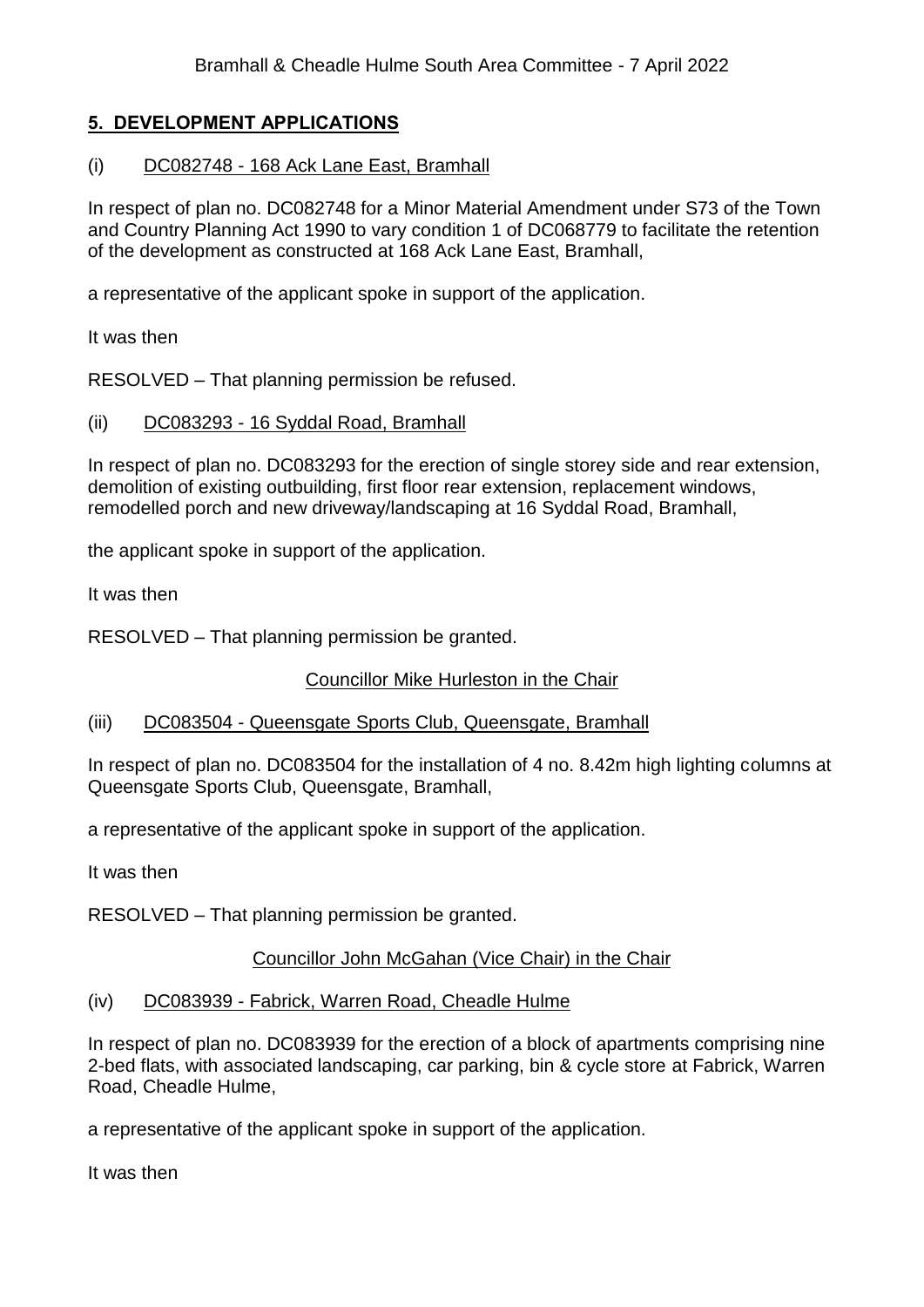RESOLVED – That the application be referred to Planning & Highways Regulation Committee and a site visit be undertaken.

# (v) DC083677 - Moorend Farm, 181 Woodford Road, Woodford

In respect of plan no. DC083677 for the erection of one infill dwelling (resubmission of DC077533) at Moorend Farm, 181 Woodford Road, Woodford, it was

RESOLVED – That the Planning & Highways Regulation Committee be recommended to grant planning permission.

## (vi) DC082703 - Stoneleigh, 3 Holly Road, Bramhall

In respect of plan no. DC082703 for the erection of single storey rear extension, first floor side extension, loft conversion, erection of detached garage and alterations to front garden/ driveway and front boundary at Stoneleigh, 3 Holly Road, Bramhall, it was

RESOLVED – That planning permission be granted.

# **6. PLANNING APPEAL, ENFORCEMENT APPEALS AND ENFORCEMENT NOTICES**

A representative of the Strategic Head of Service (Legal & Democratic Governance and Monitoring Officer) submitted a report (copies of which had been circulated) summarising recent appeal decisions; listing current planning appeals and dates for local enquiries; informal hearings for planning appeals, and enforcement action within the Bramhall & Cheadle Hulme South Area.

RESOLVED – That the report be noted.

# **7. DIVERSION AND UPGRADE TO BRIDLEWAY OF FOOTPATH 16 HAZEL GROVE AND BRAMHALL**

A representative of the Strategic Head of Service (Legal & Democratic Governance and Monitoring Officer) submitted a report of the Director of Place Management (copies of which had been circulated) detailing a proposal to divert part of Public Footpath 16 Hazel Grove and Bramhall from its current alignment through the Ashmead Farm yard area to a position west of the farmyard through open fields and upgrade to bridleway status with the addition of a section of unadopted path leading from Meadway Bramhall.

RESOLVED – That approval be given to the making of an Order under section 119 of the Highways Act 1980, diverting part of Public Footpath 16 Hazel Grove and Bramhall and upgrade to bridleway status with the addition of a section of unadopted path leading from Meadway Bramhall.

# **8. LYTHAM DRIVE, BRAMHALL - STREET NAME PLATE SIGNAGE**

A representative of the Strategic Head of Service (Legal & Democratic Governance and Monitoring Officer) submitted a report of the Director of Place Management (copies of which had been circulated) detailing a proposal to supply and install new street name plate